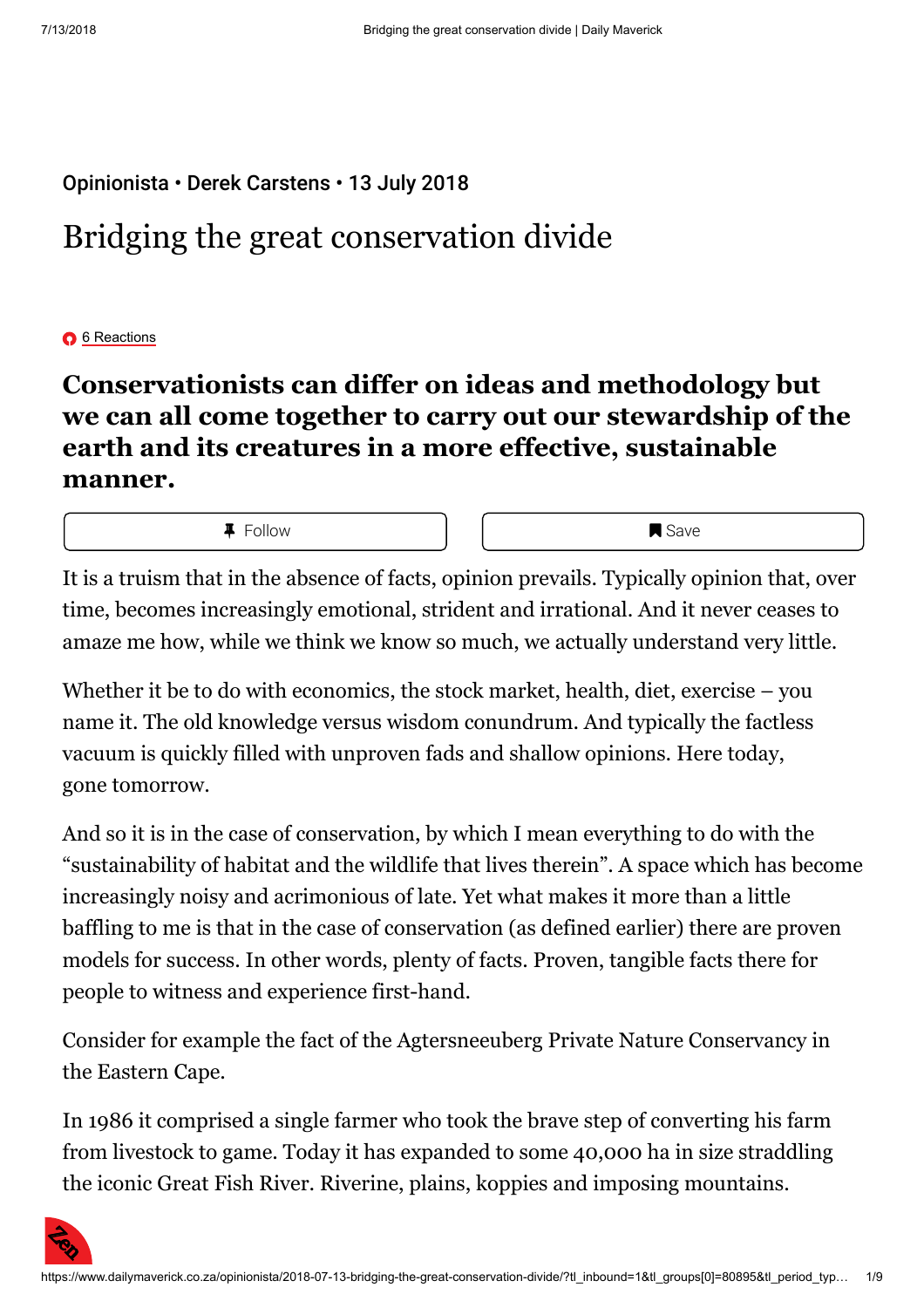Previously land that was overgrazed and underutilised, now home to some 8,000 head of game. Some 27 species where before there might have been six or seven. Where a herd of some 500 eland roam free, where more than 2,000 springbok proudly *pronk* and some 350 previously endangered Cape Mountain Zebra grace the veld.

Where Sable bulls scythe the air and Black wildebeest run in their ever diminishing circles. Where the Kudu gene pool has been refreshed and Bontebok gleam their distinctive gleam. Where Vaal rhebuck effortlessly abound with their distinctive rocking-horse gait and where Martial eagles reign supreme in the vast blueness of the infinite Karoo sky. Where people have worked and where the habitat has been restored, erosion countered and dams built.

This all the result of one farmer and two *stadsjapies* in whose youth the Karoo played a defining role. Today sustained and maintained by five like-minded conservationists.

Conservationists who are also hunters. Yes. Hunters. Ethical hunters. As are many of their families and friends who come often to visit.

People who have no difficulty in reconciling a deep appreciation of nature and the challenge of a proper fair chase hunt. People who take pride in the health of the veld and the game. Who actively manage both, recognising that no matter how big the land in question, there will always be a need to manage it to ensure the sustainability and well-being of both.

Part of that process is hunting, as is game capture and culling. Game capture to help propagate the species elsewhere and culling to provide valuable, healthy, high protein meat in the food chain of the area. And, yes, all help deliver valuable revenue, all of which is ploughed back into the ecosystem.

So in the light of this and many other examples, where hunting goes hand in glove with conservation, it surprised me to read in a recent article by Ian Michler, the renowned conservation journalist/ photographer, that when it comes to a solution as regards conservation that he freely admits that "we have just not put our minds to it"… and that "it is time to search for more effective and sustainable alternatives".

With all due respect, Ian, what exactly have you been doing? Just open your mind and you will see the solution. Come visit Agtersneeuberg and I will show you, if you don't believe me. We are between Cradock and Graaff-Reinet on the R61. All 40,000 ha and 8,000 animals. It would be a pleasure to host you.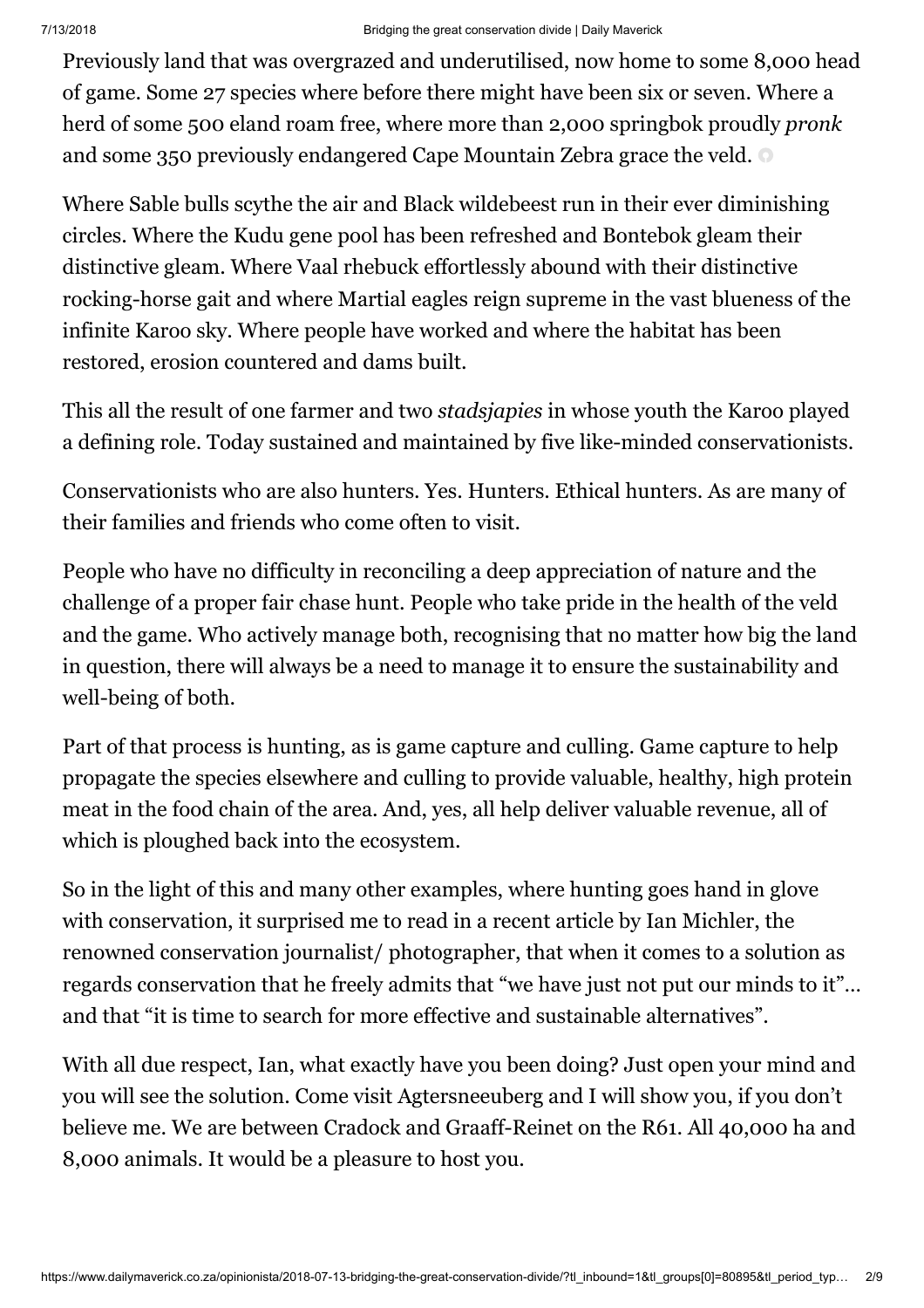#### 7/13/2018 Bridging the great conservation divide | Daily Maverick

However, having said that, let me hasten to add that the sole objective of citing this case is not to put Ian on the spot. Far from it. It is simply to say that it is time for us to come together. For conservationists across the spectrum to find a way to come together in good faith and in a spirit of reasonableness, bound by our common cause – sustainability of the wildlife habitat and the game.

We must not let extremists at either end of the current divide bedevil our common cause and kick up dust to blur our vision. Militant, vegan animal rightists on the one hand physically attacking meat-related businesses. Ego-driven bait shooters of iconic animals such as Trump's two sons, or shooters of canned lions, on the other.

These people are in the minority, yet I fear we are allowing them to damn the constituency to which they supposedly belong, as we bicker with one another.

So let us not get side-tracked into defending the indefensible. Let us rather come together and defend that which we purport to hold dear and learn from one another. In this regard I am sure that hunter/ conservationists have much to learn from nonhunting conservationists.

But surely it must also be the case that those who claim the so-called moral high ground, when it comes to conservation, have equally as much to learn from us.

In so doing we will strengthen the centre and marginalise the extremists. Failing that their actions will increasingly pollute and contaminate.

So when Don Pinnock, another well-known conservation author/ journalist, says in a recent article:

"Personally I could not pull the trigger on a beautiful wild animal. But if ethical hunting is to continue this is not the way to go about it. Secretive hit and run hunting by foreigners searching for iconic trophies, is the best way to give the business a very bad name," I agree with him.

I also respect his personal decision not to pull the trigger and don't judge him any the less as a person concerned with conservation.

Having said that, however, what I then ask/expect of him is not to judge me either personally, or as a conservationist, because I consciously choose to pull the trigger – actually to squeeze it. And do so in the fact- based belief that if ethically practised hunting is integral to a comprehensive approach to conservation.

So in conclusion, let us come together and exchange views and share experiences and facts. Let's have fewer opinions and more proven plans.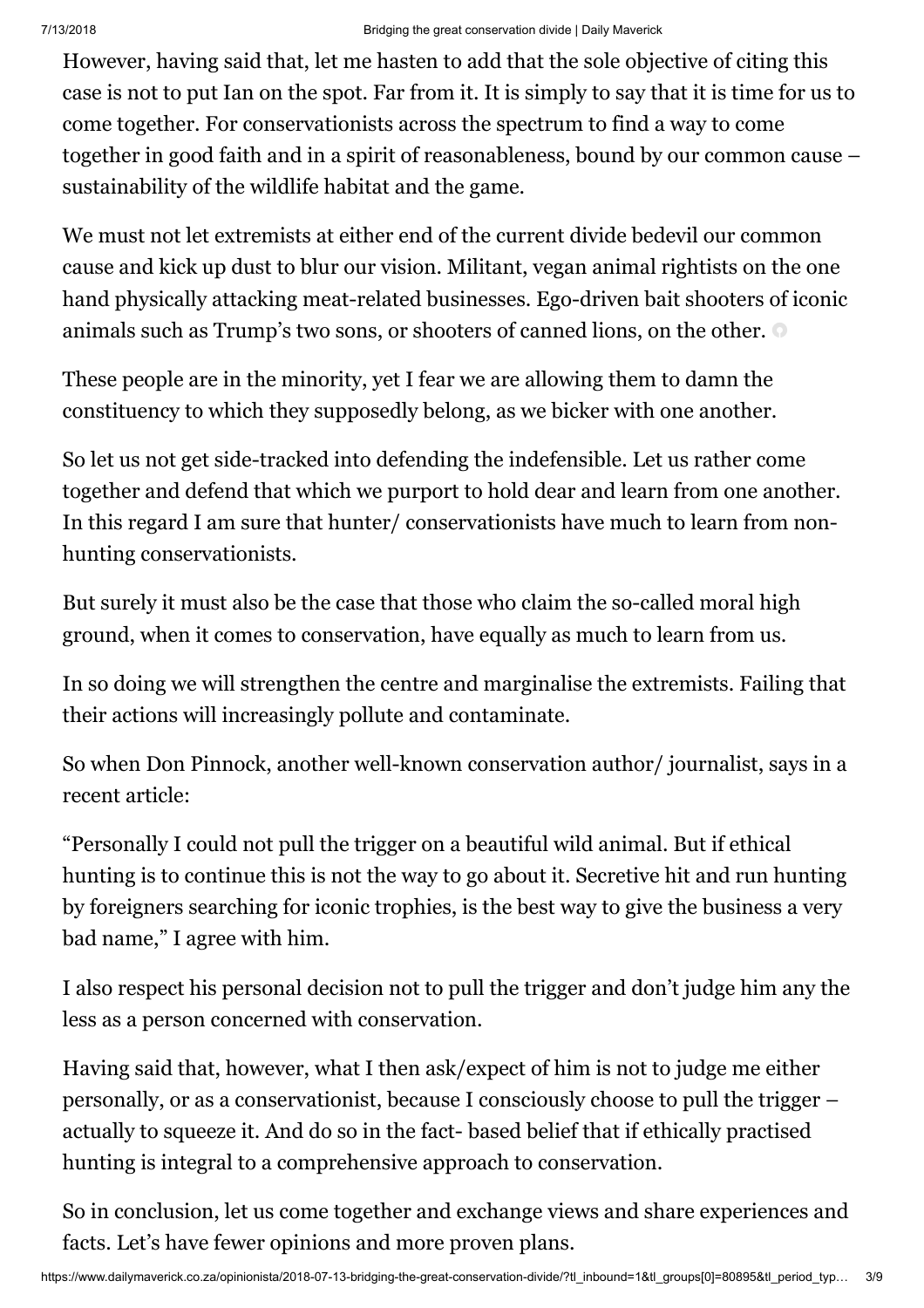The models are there. As are enlightened entities such as the recently formed Custodians of Professional Hunting and Conservation South Africa and long established operators such as Robin Hurt Safaris. Not only does he successfully offer both hunting and photographic safaris, he also has proven anti-poaching and community upliftment programmes.

So let's engage – come visit the reserve any time – Ian, Don, Morne from WWF. And come soon. Because the longer we dither and bicker the more our mutual ground will become eroded at the expense of the wildlife and the habitat that sustains it.

Goodness knows, there are enough challenges to be faced out there. Why hamstring ourselves when we could be striving for gold together. Why not try give truth to Isaiah's famous prophecy that the "wolf and lion can in fact lie down together" – here on earth, in our lifetime. Now wouldn't that be something?

After all, how can we live in harmony with nature if we, as supposed nature lovers, can't live in harmony with one another? The animals are waiting, the poachers are watching. **DM**

**WHILE WE HAVE YOUR ATTENTION...** (https://www.dailymaverick.co.za/reader[support/?utm\\_source=direct&utm\\_medium=listbuild&utm\\_campaign=drive\\_1806\)](https://www.dailymaverick.co.za/reader-support/?utm_source=direct&utm_medium=listbuild&utm_campaign=drive_1806) An increasingly rare commodity, **quality independent journalism costs money** though not nearly as much as its **absence**.

(https://www.dailymaverick.co.za/reader-support/? [utm\\_source=direct&utm\\_medium=listbuild&utm\\_campaign=drive\\_1806\)](https://www.dailymaverick.co.za/reader-support/?utm_source=direct&utm_medium=listbuild&utm_campaign=drive_1806)

(https://www.dailymaverick.co.za/reader-support/? [utm\\_source=direct&utm\\_medium=listbuild&utm\\_campaign=drive\\_1806\)](https://www.dailymaverick.co.za/reader-support/?utm_source=direct&utm_medium=listbuild&utm_campaign=drive_1806) Every article, every day, is our contribution to **Defending Truth** in South Africa. **If you would like to join us** on this mission, you could do much worse than **support Daily Maverick's** quest. (https://www.dailymaverick.co.za/reader-support/? [utm\\_source=direct&utm\\_medium=listbuild&utm\\_campaign=drive\\_1806\)](https://www.dailymaverick.co.za/reader-support/?utm_source=direct&utm_medium=listbuild&utm_campaign=drive_1806)

(https://www.dailymaverick.co.za/reader-support/? [utm\\_source=direct&utm\\_medium=listbuild&utm\\_campaign=drive\\_1806\)](https://www.dailymaverick.co.za/reader-support/?utm_source=direct&utm_medium=listbuild&utm_campaign=drive_1806) **Please click here** to see how. Your reward? (https://www.dailymaverick.co.za/reader-support/? [utm\\_source=direct&utm\\_medium=listbuild&utm\\_campaign=drive\\_1806\)](https://www.dailymaverick.co.za/reader-support/?utm_source=direct&utm_medium=listbuild&utm_campaign=drive_1806)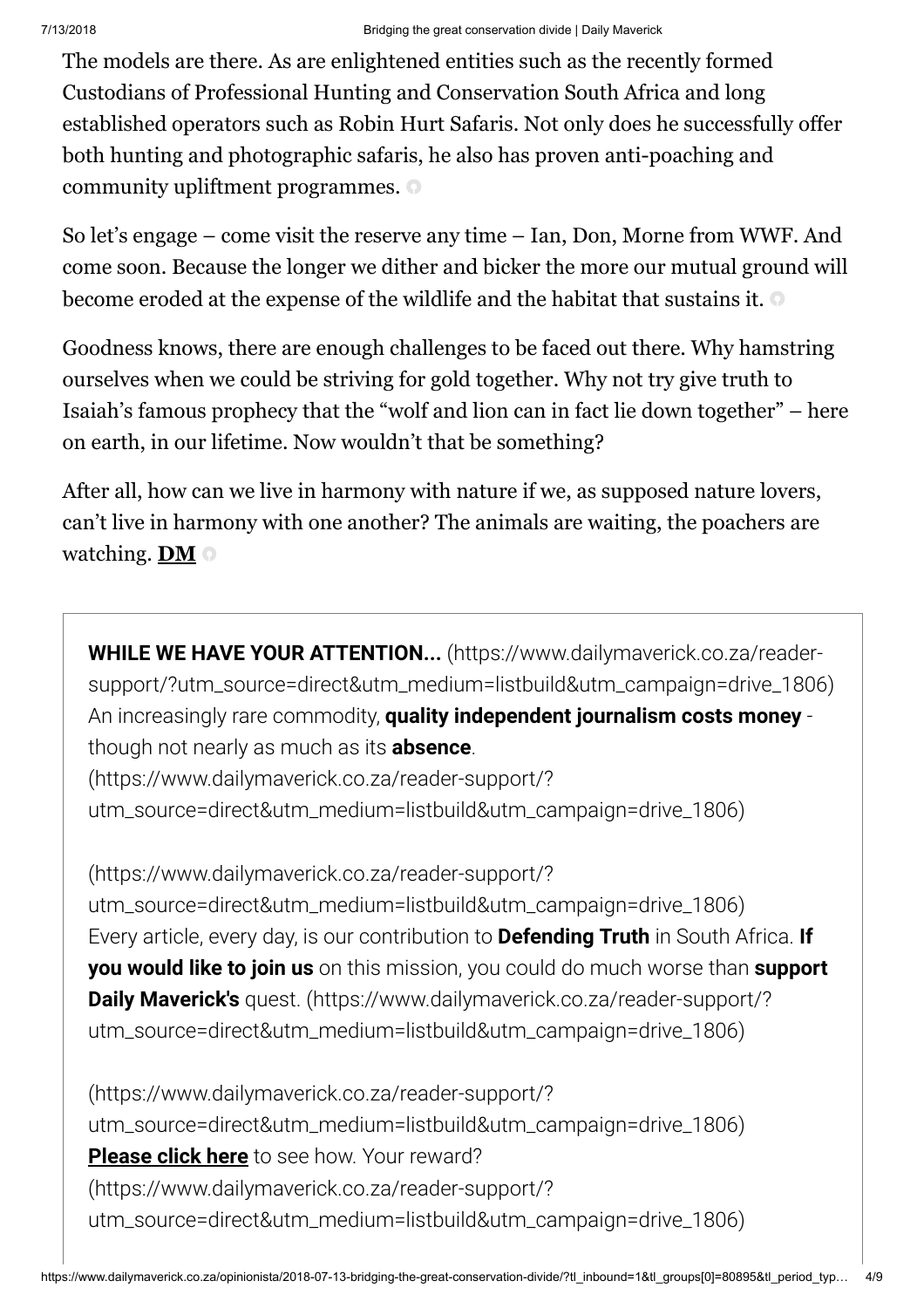(https://www.dailymaverick.co.za/reader-support/? [utm\\_source=direct&utm\\_medium=listbuild&utm\\_campaign=drive\\_1806\)](https://www.dailymaverick.co.za/reader-support/?utm_source=direct&utm_medium=listbuild&utm_campaign=drive_1806) **Truth**. Nothing more. **Nothing less**. (https://www.dailymaverick.co.za/reader[support/?utm\\_source=direct&utm\\_medium=listbuild&utm\\_campaign=drive\\_1806\)](https://www.dailymaverick.co.za/reader-support/?utm_source=direct&utm_medium=listbuild&utm_campaign=drive_1806)

[Agtersneeuberg Private Nature Conservancy \(https://www.dailymaverick.co.za/opinion-piece-tag/agtersneeuberg-private](https://www.dailymaverick.co.za/opinion-piece-tag/agtersneeuberg-private-nature-conservancy/)nature-conservancy/)

[Cape mountain zebra \(https://www.dailymaverick.co.za/opinion-piece-tag/cape-mountain-zebra/\)](https://www.dailymaverick.co.za/opinion-piece-tag/cape-mountain-zebra/)

[conservation \(https://www.dailymaverick.co.za/opinion-piece-tag/conservation/\)](https://www.dailymaverick.co.za/opinion-piece-tag/conservation/)

[Cradock \(https://www.dailymaverick.co.za/opinion-piece-tag/cradock/\)](https://www.dailymaverick.co.za/opinion-piece-tag/cradock/)

[Custodians of Professional Hunting and Conservation South Africa \(https://www.dailymaverick.co.za/opinion-piece](https://www.dailymaverick.co.za/opinion-piece-tag/custodians-of-professional-hunting-and-conservation-south-africa/)tag/custodians-of-professional-hunting-and-conservation-south-africa/)

[Don Pinnock \(https://www.dailymaverick.co.za/opinion-piece-tag/don-pinnock/\)](https://www.dailymaverick.co.za/opinion-piece-tag/don-pinnock/)

[ethical hunting \(https://www.dailymaverick.co.za/opinion-piece-tag/ethical-hunting/\)](https://www.dailymaverick.co.za/opinion-piece-tag/ethical-hunting/)

[Graaff-Reinet \(https://www.dailymaverick.co.za/opinion-piece-tag/graaff-reinet/\)](https://www.dailymaverick.co.za/opinion-piece-tag/graaff-reinet/)

Great Fish River (https://www.dailymaverick.co.za/opinion-piece-tag/great-fish-river/)

[Ian Michler \(https://www.dailymaverick.co.za/opinion-piece-tag/ian-michler/\)](https://www.dailymaverick.co.za/opinion-piece-tag/ian-michler/)

[Karoo \(https://www.dailymaverick.co.za/opinion-piece-tag/karoo/\)](https://www.dailymaverick.co.za/opinion-piece-tag/karoo/)

[kudu \(https://www.dailymaverick.co.za/opinion-piece-tag/kudu/\)](https://www.dailymaverick.co.za/opinion-piece-tag/kudu/)

[Robert Hurt Safaris \(https://www.dailymaverick.co.za/opinion-piece-tag/robert-hurt-safaris/\)](https://www.dailymaverick.co.za/opinion-piece-tag/robert-hurt-safaris/)

[springbok \(https://www.dailymaverick.co.za/opinion-piece-tag/springbok/\)](https://www.dailymaverick.co.za/opinion-piece-tag/springbok/)

[Vaal rhebuck \(https://www.dailymaverick.co.za/opinion-piece-tag/vaal-rhebuck/\)](https://www.dailymaverick.co.za/opinion-piece-tag/vaal-rhebuck/)

## **Derek Carstens**

**F** Follow  $\|\n\mathbf{R}\n\$  Save  $\|\n\mathbf{A}\n$  [More \(https://www.dailymaverick.co.za/author/derekcarstens/\)](https://www.dailymaverick.co.za/author/derekcarstens/)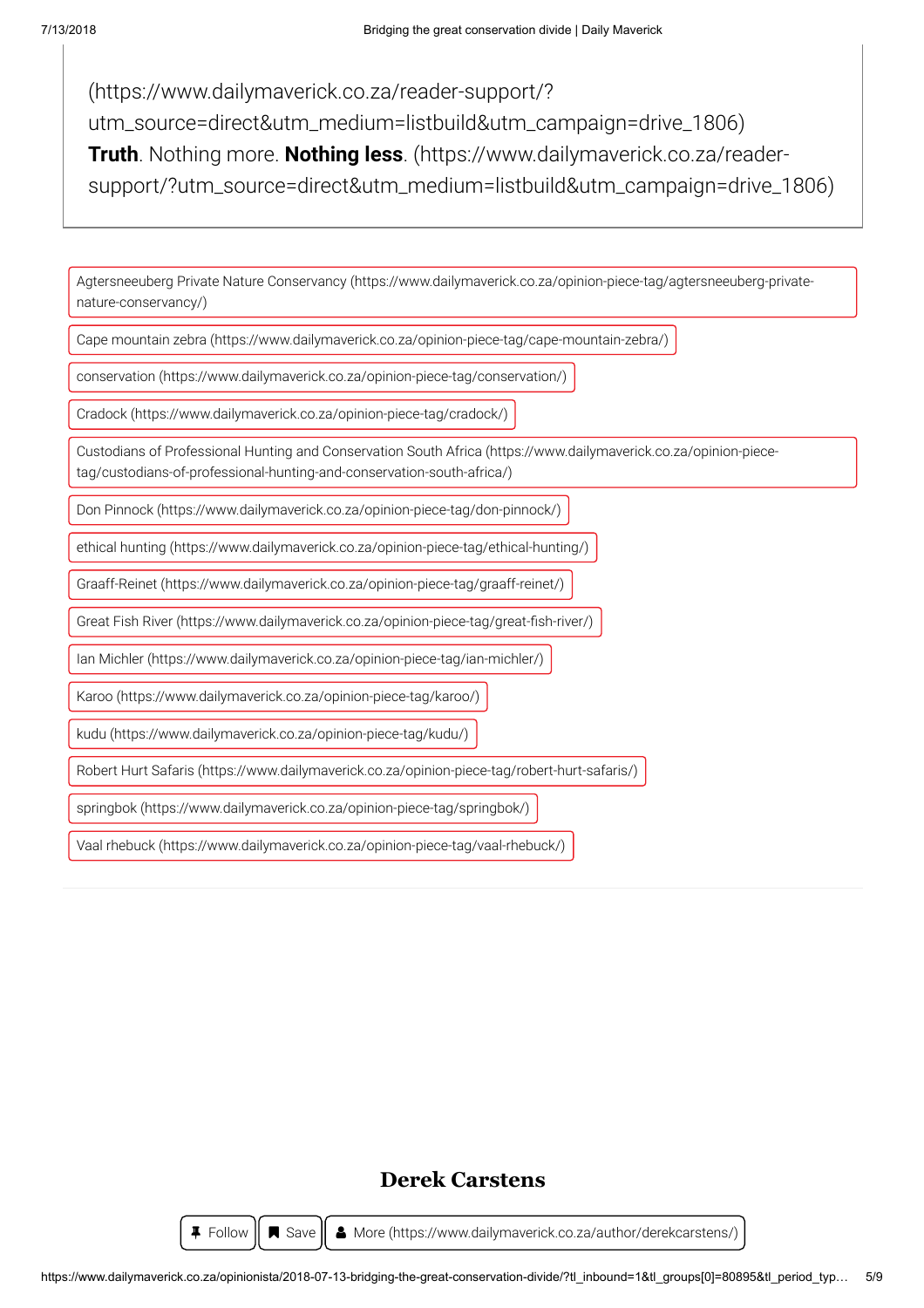#### 7/13/2018 Bridging the great conservation divide | Daily Maverick

Derek Carstens was Brand Director of FirstRand and Marketing Head of the 2010 Fifa World Cup LOC following which he became a game farmer in the Eastern Cape.



ANALYSIS

## [Duduzane Zuma's court appearance – the day fake news](https://www.dailymaverick.co.za/article/2018-07-13-duduzane-zumas-court-appearance-the-day-fake-news-madness-turned-insane/?utm_source=homepagify) madness turned insane

By Marianne Thamm

(https://www.dailymaverick.co.za/article/2018-07-13-duduzane-zumas-court-appearance-the-day-fake-newsmadness-turned-insane/?utm\_source=homepagify)

**QUICK SEARCH** [NORTH WEST \(HTTPS://WWW.DAILYMAVERICK.CO.ZA/ARTICLE\\_TAG/NORTH-WEST/\)](https://www.dailymaverick.co.za/article_tag/north-west/) [CYRIL RAMAPHOSA \(HTTPS://WWW.DAILYMAVERICK.CO.ZA/ARTICLE\\_TAG/CYRIL-RAMAPHOSA/\)](https://www.dailymaverick.co.za/article_tag/cyril-ramaphosa/) [KPMG \(HTTPS://WWW.DAILYMAVERICK.CO.ZA/ARTICLE\\_TAG/KPMG/\)](https://www.dailymaverick.co.za/article_tag/kpmg/) [SARS \(HTTPS://WWW.DAILYMAVERICK.CO.ZA/ARTICLE\\_TAG/SARS/\)](https://www.dailymaverick.co.za/article_tag/sars/) [SASSA \(HTTPS://WWW.DAILYMAVERICK.CO.ZA/ARTICLE\\_TAG/SASSA/\)](https://www.dailymaverick.co.za/article_tag/sassa/)

> **ANALYSIS** Why counting service

(https://www.dailymaverick.co.za/article/2018-07-13 why-counting-service-delivery-protests-is-more[complicated-than-it-seems/?utm\\_source=homepagify\)](https://www.dailymaverick.co.za/article/2018-07-13-why-counting-service-delivery-protests-is-more-complicated-than-it-seems/?utm_source=homepagify)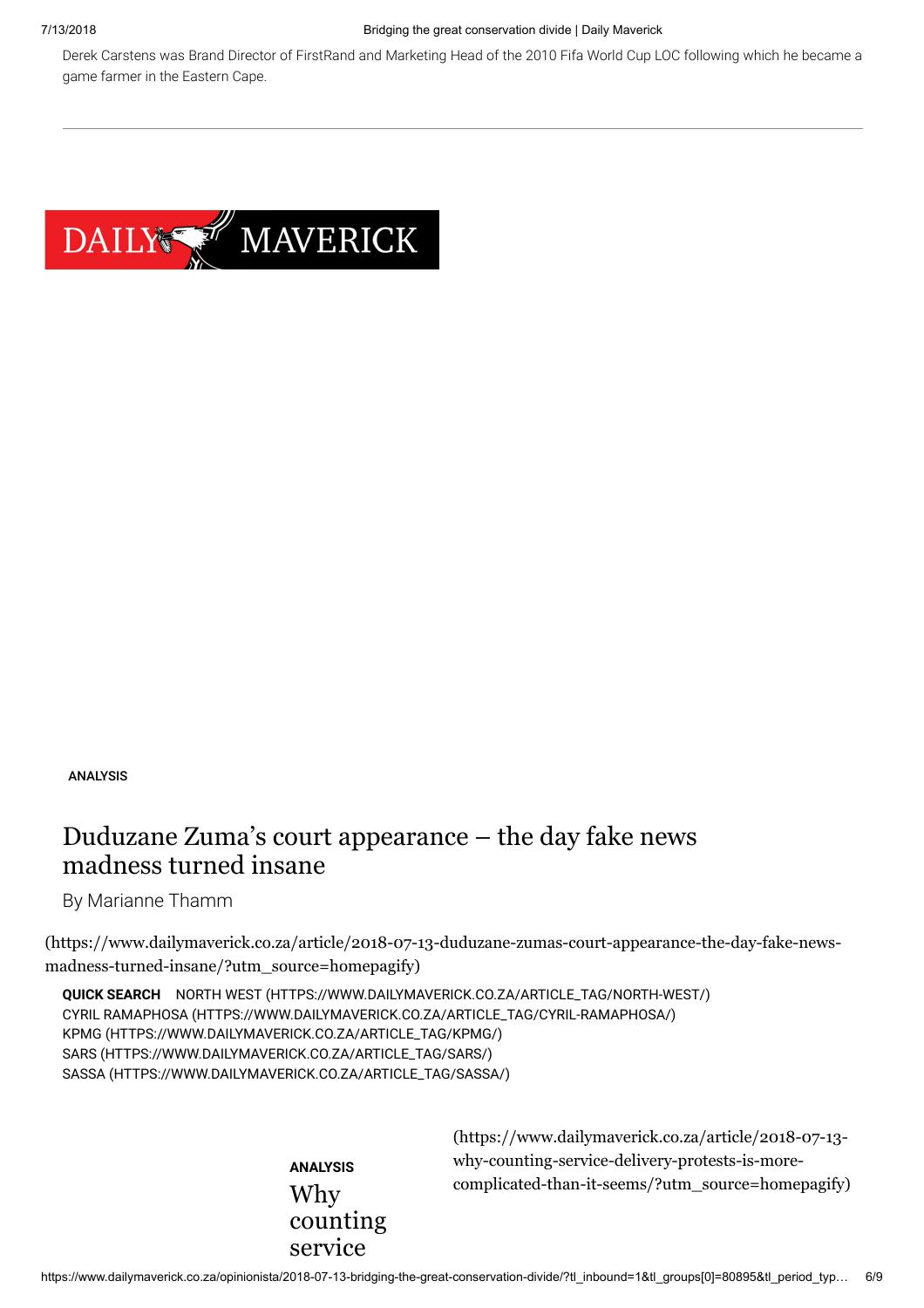## delivery Rebecte Stsids 8 hours ago

**OP-ED** The Head and the Load, William  $\mathbf K$ ching  $\mathbf G$  is  $\mathbf S$  and  $\mathbf S$  is  $\mathbf S$  and  $\mathbf S$  is  $\mathbf S$  and  $\mathbf S$  is  $\mathbf S$  is  $\mathbf S$  is  $\mathbf S$  is  $\mathbf S$  is  $\mathbf S$  is  $\mathbf S$  is  $\mathbf S$  is  $\mathbf S$  is  $\mathbf S$  is  $\mathbf S$  is  $\mathbf S$  is  $\mathbf S$  is  $\mathbf S$  is  $\mathbf S$ 

(https://www.dailymaverick.co.za/article/2018-07-13 the-head-and-the-load-william-kentridges-epic[production-on-imperial-indifference-in-wwi-premieres](https://www.dailymaverick.co.za/article/2018-07-13-the-head-and-the-load-william-kentridges-epic-production-on-imperial-indifference-in-wwi-premieres-in-london/?utm_source=homepagify)in-london/?utm\_source=homepagify)

#### **NEWSDECK**

## J&J ordered to pay \$4.69 bn damages in talc cancer case

 $\ddot{\phantom{0}}$ 

AFP • 3 hours ago

[\(https://www.dailymaverick.co.za/article/2018-07-13-jj-ordered-to-pay-4-69-bn-damages-in-talc-cancer](https://www.dailymaverick.co.za/article/2018-07-13-jj-ordered-to-pay-4-69-bn-damages-in-talc-cancer-case/?utm_source=homepagify)case/?utm\_source=homepagify)

## **NEWSDECK** Trump blasts May's Brexit strategy on UK visit

AFP • 3 hours ago

[\(https://www.dailymaverick.co.za/article/2018-07-13-trump-blasts-mays-brexit-strategy-on-uk-visit/?](https://www.dailymaverick.co.za/article/2018-07-13-trump-blasts-mays-brexit-strategy-on-uk-visit/?utm_source=homepagify) utm\_source=homepagify)

## **NEWSDECK** Half of Americans trying to lose weight: study

AFP • 9 hours ago

[\(https://www.dailymaverick.co.za/article/2018-07-12-half-of-americans-trying-to-lose-weight-study/?](https://www.dailymaverick.co.za/article/2018-07-12-half-of-americans-trying-to-lose-weight-study/?utm_source=homepagify) utm\_source=homepagify)

#### **NEWSDECK**

## 'Game of Thrones' storms back into Emmys race with 22 nominations

AFP • 10 hours ago

[\(https://www.dailymaverick.co.za/article/2018-07-12-game-of-thrones-storms-back-into-emmys-race-with-](https://www.dailymaverick.co.za/article/2018-07-12-game-of-thrones-storms-back-into-emmys-race-with-22-nominations/?utm_source=homepagify)22-nominations/?utm\_source=homepagify)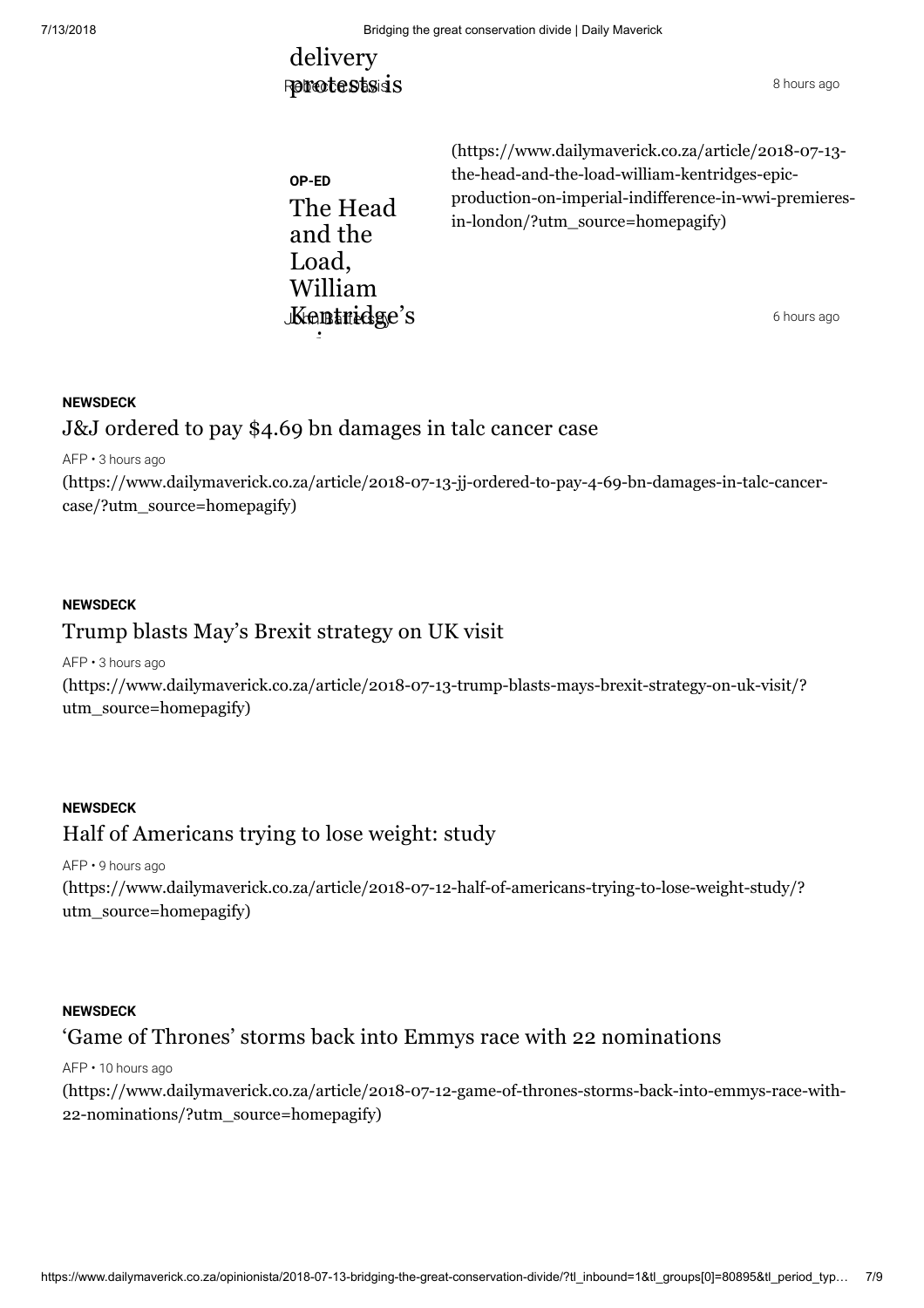#### **ANALYSIS**

The Case Against Faith Muthambi, Zuma's faithful soldier and guided missile [\(https://www.dailymaverick.co.za/article/2018-07-13-the-case-against-faith-muthambi-zumas-faithful](https://www.dailymaverick.co.za/article/2018-07-13-the-case-against-faith-muthambi-zumas-faithful-soldier-and-guided-missile/?utm_source=homepagify)soldier-and-guided-missile/?utm\_source=homepagify)

Marianne Merten • 7 hours ago

[\(https://www.dailymaverick.co.za/article/2018-07-13-the-case-against-faith-muthambi-zumas-faithful](https://www.dailymaverick.co.za/article/2018-07-13-the-case-against-faith-muthambi-zumas-faithful-soldier-and-guided-missile/?utm_source=homepagify)soldier-and-guided-missile/?utm\_source=homepagify)

One of the largest carp ever caught on record was done so using the ashes of the fisherman's deceased friend.

#### **MOTORING**

### Ford Kuga 2.0 TDCi: A diesel with dash

Deon Schoeman • 7 hours ago

(https://www.dailymaverick.co.za/article/2018- 07-13-ford-kuga-2-0-tdci-a-diesel-with-dash/? utm\_source=homepagify)

|                                                          | (https://www.dailymaverick.co.za/article/2018-07-13-                                            |             |
|----------------------------------------------------------|-------------------------------------------------------------------------------------------------|-------------|
| OP-ED<br>Mind the<br>Gap:<br>Addressing<br>South         | mind-the-gap-addressing-south-africas-cybersecurity-<br>skills-shortage/?utm_source=homepagify) |             |
| EA faricaleSmann and Noëlle van der Waag-Cowl<br>٠.<br>1 |                                                                                                 | 8 hours ago |

**OPINIONISTA** Jiba, Mrwebi [\(https://www.dailymaverick.co.za/opinionista/2018-07-13](https://www.dailymaverick.co.za/opinionista/2018-07-13-jiba-mrwebi-sca-judgment-no-need-for-panic-just-yet/?utm_source=homepagify) jiba-mrwebi-sca-judgment-no-need-for-panic-just-yet/? utm\_source=homepagify)